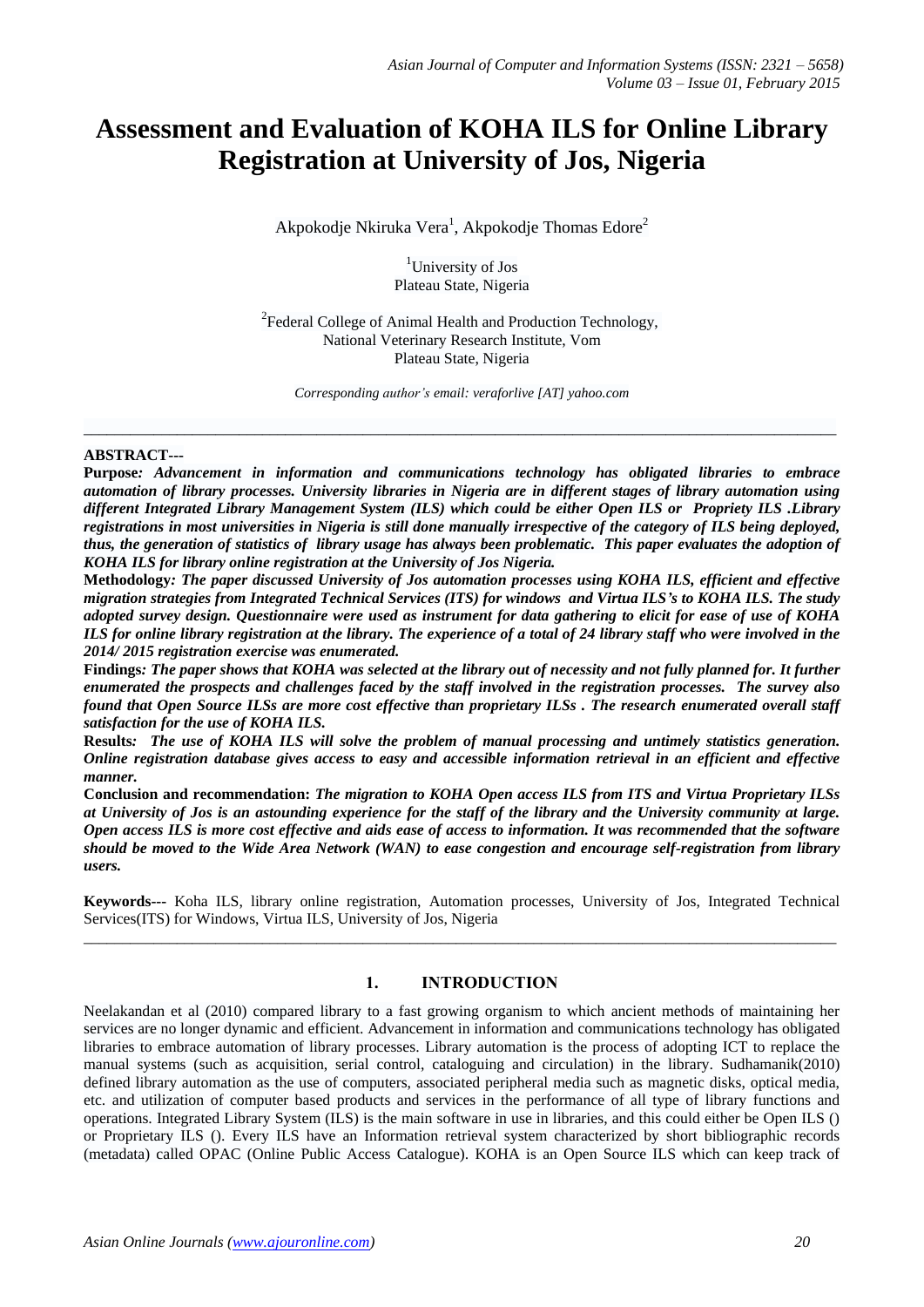library operations such as items, billing, tracking various items owned by a library such as books, Journals, newspapers, etc. This paper evaluates the adoption of KOHA ILS for library online registration at the University of Jos Nigeria.

# **2. HISTORICAL BACKGROUND OF DIGITIZATION AT UNIVERSITY OF JOS LIBRARY**

The University of Jos started off as a campus of the University of Ibadan in 1971. It became one of the Second generation universities in the country with promulgation of Decree 82 of 1979. At inception, only Arts courses were offered (Akintunde, 1999). Today, courses are offered in thirteen faculties: Arts, Agriculture, Education, Engineering, Environmental Sciences, Law, Management Sciences, Medical Sciences, Natural Sciences, Pharmaceutical Sciences, Social Sciences, Veterinary medicine and the Postgraduate School.

Automation process of library services at the University of Jos started in the 90s (Akintunde, 1999). Initiated in the mid 80s by late Mr. Bartholomew Nwafor( First University Librarian ) and kick started by Mrs Audrey Bernice Ojoade (Second University Librarian) and Stephen Akintunde (Head of Systems Unit, 1995-2013). The library established a Computer Unit between 1992 to 1993 which was to serve as the factory for digitization work in the library (Akintunde, 1999).

The library administration under the leadership of Mr. Nwafor knowing that digitization would eventually lead to a new culture set up three committees (one: to develop a blue print for the library automation, two- to advice the Library Administration on the necessary steps to take in the ultimate automation of all or part of the processes and three: to oversee library computerization process and policies.)

These committees singled out cataloguing and circulation processes as potential starting point for automation. This lead to the purchase of Integrated Technical Services (ITS) for Windows Cataloguing Module of Library Management System in 2001.

# **3. INTEGRATED TECHNICAL SERVICES (ITS) FOR WINDOWS**

Integrated Technical Service (ITS) for Windows is a proprietary software from The Library of Congress (TLC). It was purchased and installed at the University of Jos Library in July 2001. The software was installed on standalone systems. Cataloguing staff work on different machines at every point in time.

In August 2004, the library sent three library staff (a programmer and two Cataloguers) and a staff of Computer center to University of Ghana, Legon to understudy their operations in the use of ITS for cataloguing. Sequel to the training, in November 2004, the ITS for Windows software was then installed to run on a server(running on a Local Area Network) thereby centralizing cataloguing processes which became much more easier to backup records from one unified database. These staff were involved in aggressive train the trainer programs for all library staff in other to improve library services. The University of Jos eventually became the training point for some other University libraries that were using or were going to use *ITS* for *Windows* and who also would be part of the Visionary Technology for Library Systems (VTLS) consortium.

# **4. VIRTUA ILS**

VTLS consortium is a group of six academic libraries in Nigeria that signed a contract with Visionary Technology for Library Systems (VTLS) in July 2007 to use "VIRTUA "as their integrated system of choice. These libraries include:

- Ahmadu Bello University Zaria (ABU),
- Bayero University Kano (BUK),
- Obafemi Awolowo University (O.A.U.),
- University of Ibadan (U.I),
- University of Jos (UJ) and
- University of Port Harcourt (Uniport)

The migration to Virtua was made possible with the introduction of the Carnegie capacity building project of Carnegie Cooperation of New York and the intervention of an International partner (Mortenson Center for International Library program).The backup of less than 10,000 data from ITS for Windows was migrated to Virtua ILS which runs on the Wide Area Network (Internet). Virtua software is a full integrated Library System unlike ITS that only has the Cataloguing module.

## **5. KOHA ILS**

After the dual fire incidence in the library and ICT Directorate of the university of Jos on 27<sup>th</sup> March, 2013 and August 2013 respectively, the servers (including the ITS and Virtua software installations) were damaged thus the need for Koha. Koha ILS was installed out of necessity at the University of Jos Library on the  $28<sup>th</sup>$  of September 2013. A total of 49,919 records were migrated from ITS / Virtua backup to the Koha server. It is currently running on a Local Area Network (LAN). KOHA ILS is developed to boost all library routines activities as required by library paptrons.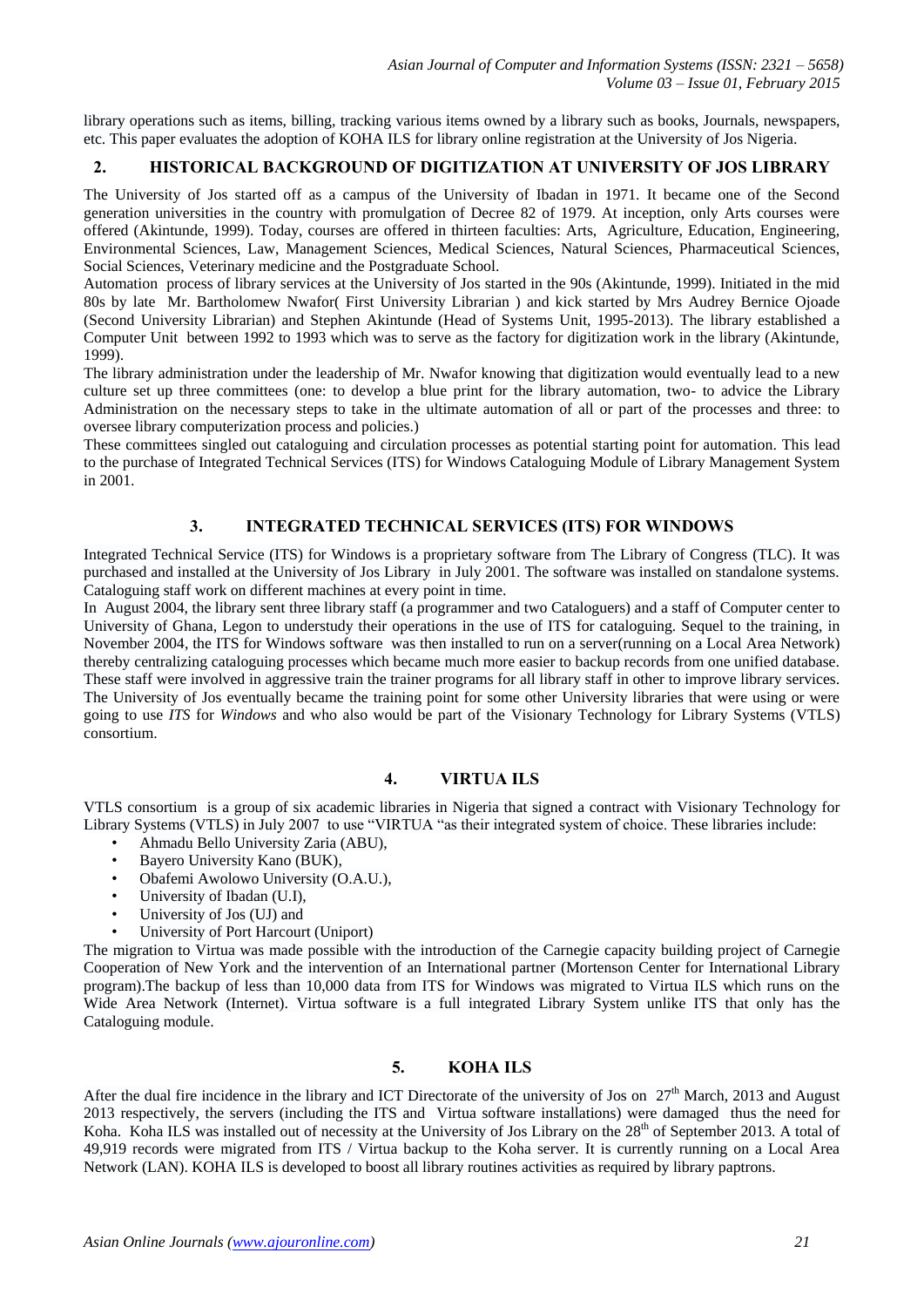## **6. OBJECTIVES**

This paper examines the use and application of online user accounts for Library registration at the University of Jos, Nigeria; the following objectives are considered in the study

- 1. To determine the reasons for migrating to Open ILS from Proprietary ILS at University of Jos Library
- 2. To determine the ease of use of KOHA ILS for online user accounts
- 3. To determine the satisfaction rate of use of KOHA ILS search engine for online services
- 4. To determine the completeness of functionalities in KOHA ILS

#### **7. LITERATURE REVIEW**

A review of relevant literature which supported the acceptability of use of KOHA was conducted. In her Master's thesis which focused on a survey of open source ILS's, Riewe, Linda M. (2008) found that open source ILSs were more costeffective than proprietary ILSs. Libraries using open source ILSs chose them mainly for affordability. Although users of open source ILSs experienced difficulties with installation and incomplete documentation, they were modestly more satisfied than users of proprietary ILSs.

In his paper which focused on the development of an ILS using KOHA, Zico, M. (2009) stated that the web based nature of KOHA makes it flexible and portable. According to him KOHA was installed on a server and was accessed via Internet Protocol (IP) address or its Uniform Resource Locator (URL) thereby eliminating the need to install a third party software like Microsoft Visual Basic to have a complete Library management system. All that is needed is a web browser from which the ILS can be accessed by any computer that is connected to the Internet. Zico, M. (2009) also stated that he was able to customize the KOHA installation. Customization included user interface, policy making, system preferences, budget making, item type administration and vendor organization. He also observed that the open source nature of KOHA makes for easy access to support for developers, users and maintainers. In his overview of the security system of KOHA ILS, Zico, M. (2009), observed that the OPAC grants access to documents on the KOHA . There are also different levels of access from System Administrator to part time employee of the library. In their paper which discussed the automation of Adeyemi College of Education Library, R.A. Egunjobi, R.A. & Awoyemi, (2012) observed that automation can improve the library's relevance to the academic community. The paper further revealed that library staff enjoy working in an automated environment and the patrons enjoy services rendered using an OPAC instead of a card catalogue. They also stated that Library automation will address the problem of manual processing of materials. It will further mean less drudgery, easy generation of records, space conservation, improvement of information services, and easy retrievals. They also observed that using KOHA ILS which is an open source ILS will help to solve one of the major problems of library automation in Nigeria which is funding. In a survey of the factors affecting actual system use, Akinbobola & Adeleke (2013) submitted that that usability, supportive management, and computer self-efficacy strongly influenced library personnel's actual use of the KOHA software system. They also further stated that Computer selfefficacy takes precedence over other variables in influencing actual system use. This they said it is consistent with social cognitive theory. The findings of Akinbobola & Adeleke (2013) suggest that the KOHA software meets library personnel's specifications and has the ability to fulfill their needs effectively and efficiently. They further stated that Library personnel have the capability and are confident in their ability to use computers and to perform well with the KOHA software. Akinbobola & Adeleke (2013) implicated a social persuasion from the management for them to make mandatory use of the KOHA software as a major source of this confidence. They therefore suggested that management should increase support of users in adapting to the KOHA software and offer training to build up their confidence for successful adjustment. Their findings also has implications for software developers to improve the usability of the KOHA software.

# **8. METHODOLOGY**

The study adopted survey research design. A structured questionnaire was designed using google forms [\(https://docs.google.com/forms/d/1XRnpuM4viQ\\_NNLRO8299a4MVkDq9mRp4BruqYZbptj0/viewform](https://docs.google.com/forms/d/1XRnpuM4viQ_NNLRO8299a4MVkDq9mRp4BruqYZbptj0/viewform) )to elicit primary data. Google shortner was used to shorten the url to [\(http://goo.gl/nD8lLo](http://goo.gl/nD8lLo) )and the link was sent to the 25 staff (24 staff and a coordinator) that were involved in the online library registration. These staff were made to fill in the questionnaire with the help of a research assistant. The questionnaire was divided into two sections, section 1 elicited demographic information which include gender, age group, designation, etc. While the second section elicited for information on Ease of use, challenges and satisfaction rate for use of KOHA ILS search engine for online services.

#### **9. FINDINGS**

The analysis and discussion from the study provides an overview of the issues outlined in the objective above. The data as presented consists of the findings obtained from online survey filled by the 24 staff who were involved in the online Library Registration. The format of the research instrument which contained various sections was used as a guideline for analyzing the data. In explaining the data, a descriptive approach was employed by which themes and patterns that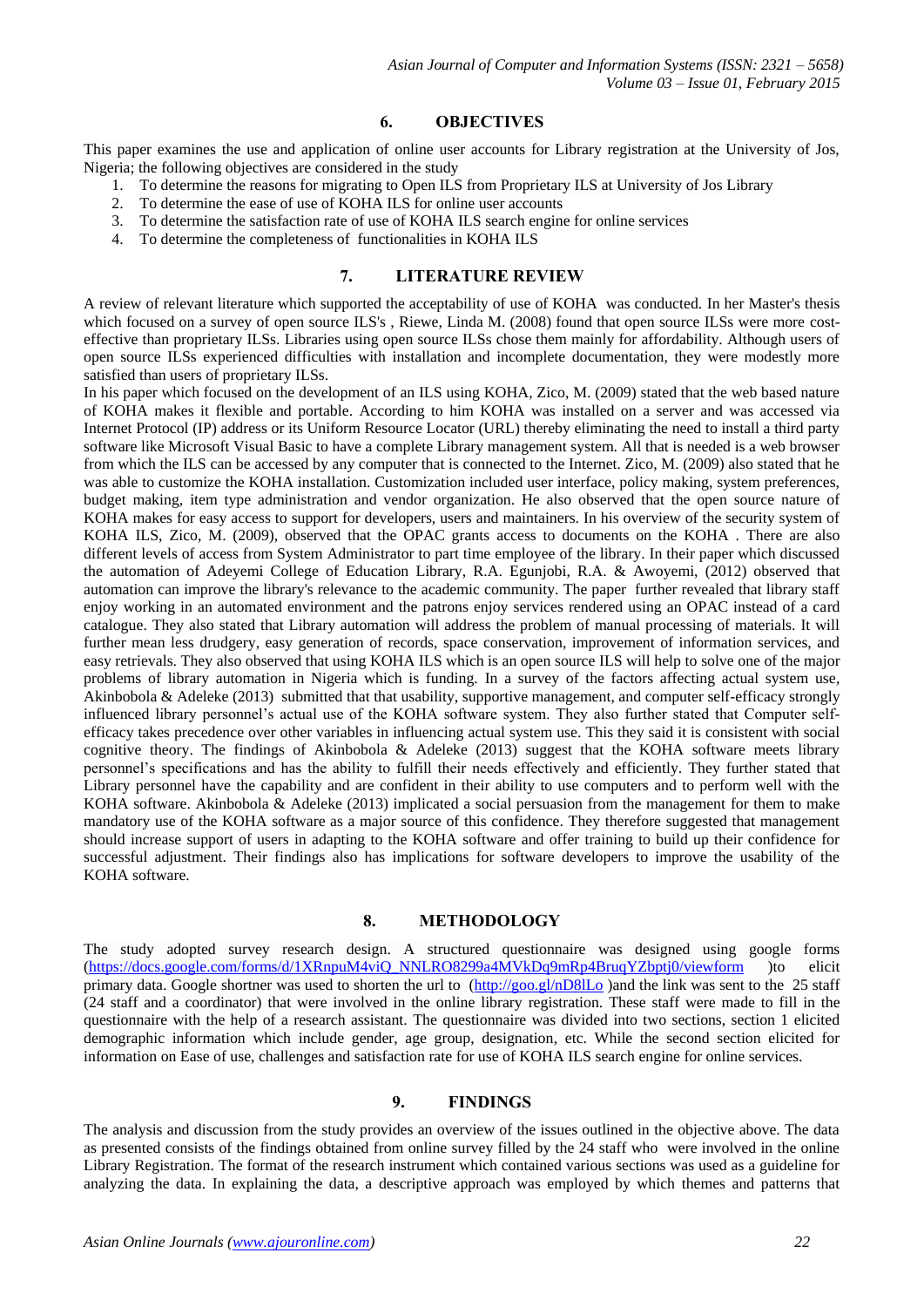emerged from the data were used to address the research questions<sup>i</sup>. In analyzing the data, the "summary of responses" tool of the Google form was used for the quantitative. The data is presented using tables; in the presentation, percentages were rounded to one decimal place for easy comprehension.

Section one of the questionnaire consists of the demographic information of the respondents. **Table 1** shows that a higher percentage of males (71%) were involved in the online library registration than female (29%) while **table 2** shows that the team that was involved in the online registration had more of Library Assistants constituting of (46%), Others (25%) and Librarians (21%). Library Officer and Systems Analyst were both (4%).

| Table1 - Gender             |        |               |  |
|-----------------------------|--------|---------------|--|
| Gender                      | $N=24$ | $\frac{0}{0}$ |  |
| <b>Male</b>                 | 17     | <b>71%</b>    |  |
| <b>Female</b>               | 7      | 29%           |  |
| <b>Total</b>                | 24     | 100           |  |
| <b>Table 2- Designation</b> |        |               |  |
| <b>Designation</b>          | $N=24$ | $\frac{0}{0}$ |  |
| Librarian                   | 5      | 21%           |  |
| Library                     | 1      | 4%            |  |
| <b>Officer</b>              |        |               |  |
| <b>Library</b>              | 11     | 46%           |  |
| <b>Assistant</b>            |        |               |  |
| <b>Systems</b>              | 1      | 4%            |  |
| <b>Analyst</b>              |        |               |  |
| <b>Others</b>               | 6      | 25%           |  |
|                             |        |               |  |
| <b>Total</b>                | 24     | 100           |  |

Table 3 shows that a higher percentage of the staff (63%) were involved in "Registration" , Both Registration and Validation had 17% of the staff involved, Supervisory had 8% involved, while Validation, Technical know-how and signing and issuing of cards had 4% each involved.

| Duty                | $N=24$ | $\frac{0}{0}$ |
|---------------------|--------|---------------|
| <b>Registration</b> | 15     | 63%           |
| <b>Validation</b>   | 1      | 4%            |
| <b>Both</b>         | 4      | 17%           |
| <b>Registration</b> |        |               |
| and                 |        |               |
| <b>Validation</b>   |        |               |
| <b>Technical</b>    | 1      | 4%            |
| know how            |        |               |
| Signing and         | 1      | 4%            |
| issuing<br>of       |        |               |
| cards               |        |               |
| <b>Supervisory</b>  | 2      | 8%            |
| <b>Total</b>        | 24     | 100           |

#### **Table3 - What aspect of the online registration were you involved in?**

Section two of the questionnaire elicited information on Ease of use, Satisfaction Rate and Challenges of using KOHA ILS.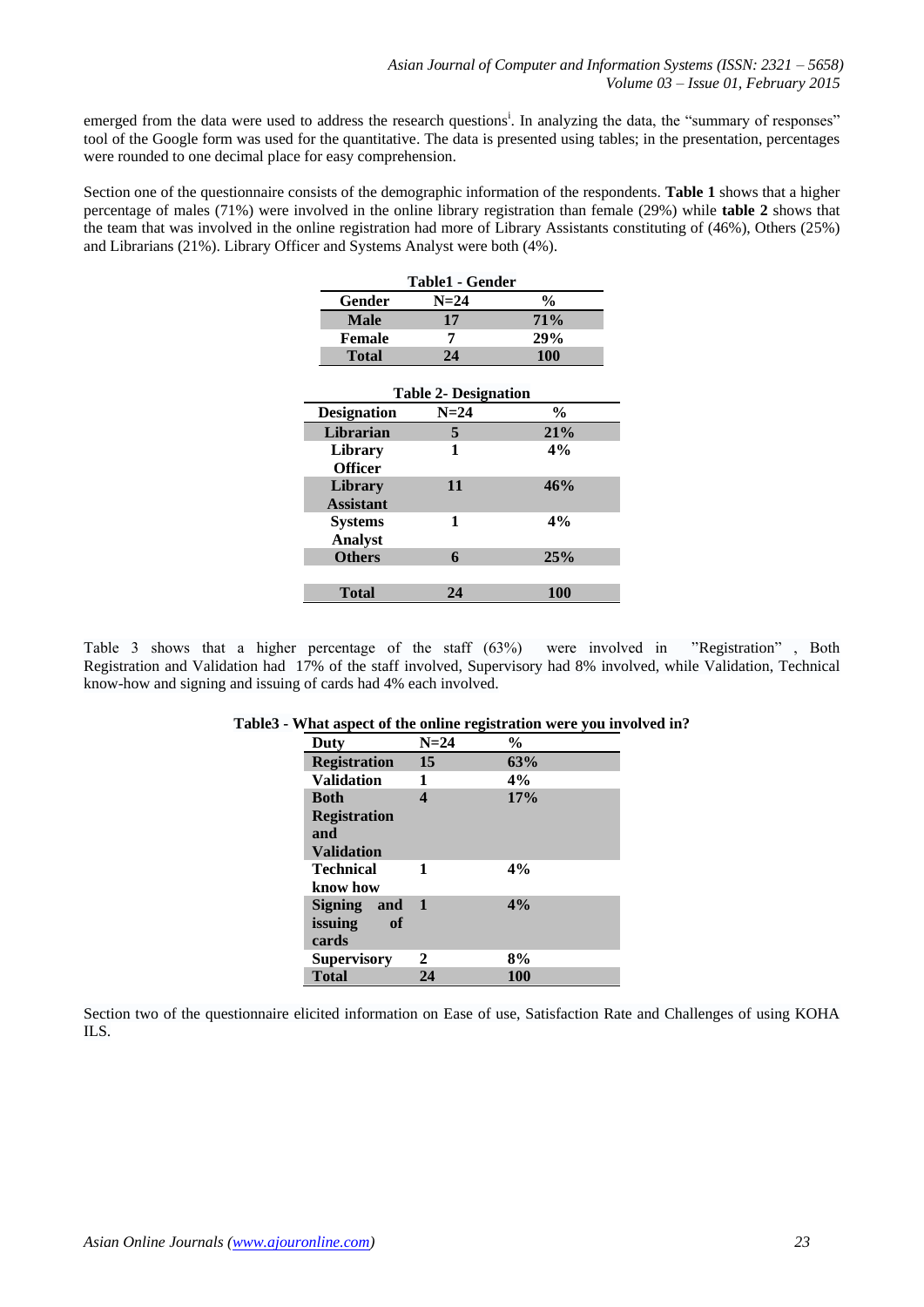

**Figure 1: Chart showing reasons why the library choose KOHA**

Figure 1 reveals that a large majority of library staff (92%) confirmed that KOHA ILS was chosen out of necessity, 50% said it was because it was secure, 71% said it was because it was easy to use, 83% said it was desirable to them, 63% implicated the available features and functionality, 54% said it was because it has a trusted brand name while 58% said it was used because of its affordability.

**Table 4: Do you think that adoption of OPAC / online library will better facilitate improved access to library** 

| resources?   |        |            |  |
|--------------|--------|------------|--|
| Access to    | $N=24$ | %          |  |
| resources    |        |            |  |
| Yes          | 23     | 96%        |  |
| No           | 7      | 4%         |  |
| <b>Total</b> | 24     | <b>100</b> |  |

Table 4 shows that most library staff (96%) think that the adoption of OPAC / online library will better facilitate improved access to library resources.

| Table 5- How smoothly did the use of KOHA for online registration go? |  |  |  |  |  |  |  |  |
|-----------------------------------------------------------------------|--|--|--|--|--|--|--|--|
|-----------------------------------------------------------------------|--|--|--|--|--|--|--|--|

| <b>Reg</b>                    | $N=24$ | %            |
|-------------------------------|--------|--------------|
| process                       |        |              |
| <b>Extremely</b><br>smoothly  | 11     | 46%          |
| <b>Smoothly</b>               | 13     | 54%          |
| Not sure                      | 0      | 0            |
| <b>Difficult</b>              | 0      | 0            |
| <b>Extremely</b><br>difficult | 0      | $\mathbf{0}$ |
| Total                         | 24     | 100          |

Table 5 shows that most staff (54%) said that the use of KOHA for online registration was smooth and 46% said it was extremely smooth.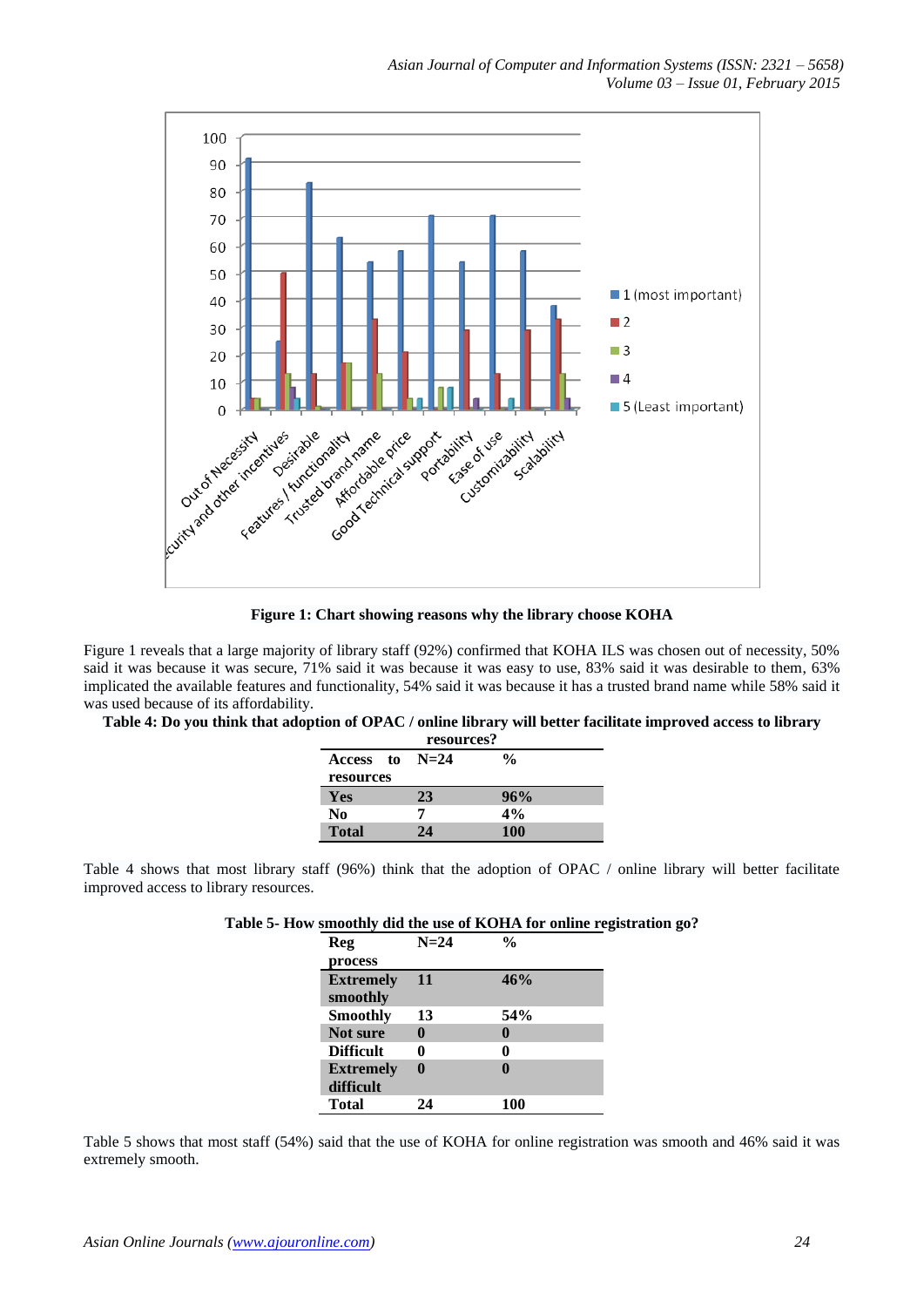| <b>Table 6- Overall satisfaction level</b> |              |               |
|--------------------------------------------|--------------|---------------|
| Satisfaction N=24                          |              | $\frac{0}{0}$ |
| level                                      |              |               |
| <b>Very</b>                                | 19           | 79            |
| <b>Satisfied</b>                           |              |               |
| <b>Somewhat</b>                            | 5            | 21            |
| Satisfied                                  |              |               |
| Not sure                                   | $\mathbf{0}$ | $\bf{0}$      |
| Somewhat                                   | 0            | 0             |
| <b>Dissatisfied</b>                        |              |               |
| <b>Very</b>                                |              |               |
| <b>Dissatisfied</b>                        |              |               |
| Total                                      | 24           | 100           |

Table 6 shows that a majority of staff were very satisfied(79%) with the use of KOHA and nobody (0%) was dissatisfied.

|                   |    | l'able 7- Use of KOHA for creating user account: |
|-------------------|----|--------------------------------------------------|
| Satisfaction N=24 |    | $\frac{0}{0}$                                    |
| level             |    |                                                  |
| Very easy         | 15 | 63                                               |
| to use            |    |                                                  |
| Somewhat          | 4  | 17                                               |
| easy to use       |    |                                                  |
| Not sure          | 1  | 4                                                |
| Somewhat 1        |    | 4                                                |
| hard to use       |    |                                                  |
| Very hard         | 3  | 13                                               |
| to use            |    |                                                  |
| <b>Total</b>      | 24 | 100                                              |

**Table 7- Use of KOHA for creating user accounts**

Table 7 shows that a majority of library staff (63%) found it very easy to use KOHA while 13% found it very hard to use KOHA and 4% were not sure.

|  | Table 8- What were the major challenges you encountered during the registration exercise? |  |
|--|-------------------------------------------------------------------------------------------|--|
|  |                                                                                           |  |

| <b>Satisfaction</b><br>level            | $N=24$ | $\frac{0}{0}$ |
|-----------------------------------------|--------|---------------|
| Use of LAN                              | 5      | 21            |
| <b>Students</b> were<br>not orderly     | 17     | 71            |
| Not literate<br>with use of<br>computer | 3      | 13            |
| Overwhelming<br>crowd                   | 11     | 46            |
| <b>Power Outage</b>                     | 4      | 17            |
| <b>Total</b>                            | 24     | 100           |

Table 8 shows that the major challenge encountered with the registration exercise using of KOHA was the disorderly nature of the students (71%), 46% of staff implicated the overwhelming crowd of students that came to the library to use the system, 21% of staff implicated the fact that students were compelled to use the LAN , 17% implicated the power outages and 13% implicated the computer illiteracy level of some of the students.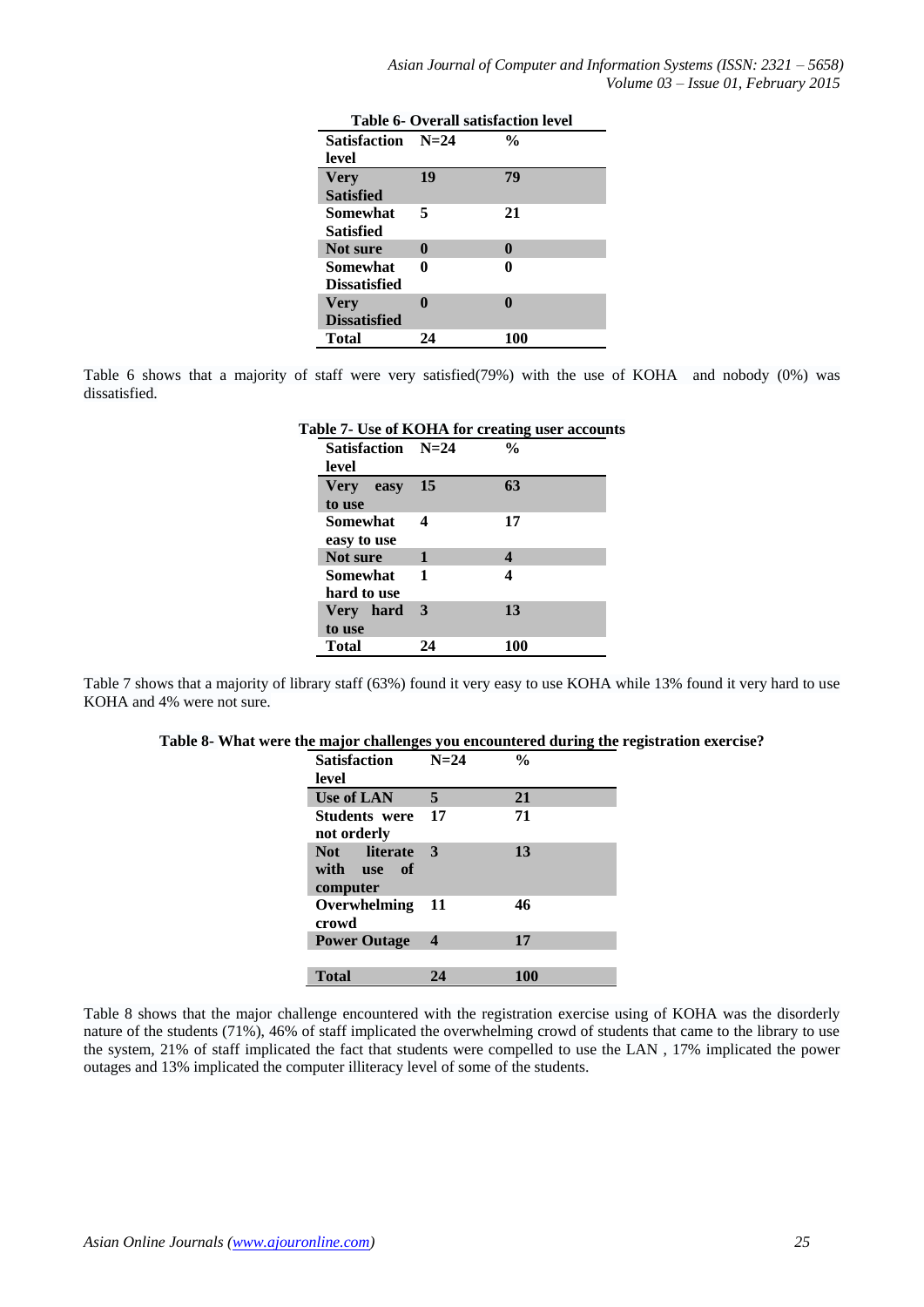|                                   | renewals and holds? |               |  |
|-----------------------------------|---------------------|---------------|--|
| <b>Satisfaction</b> N=24<br>level |                     | $\frac{0}{0}$ |  |
| <b>Very easy</b>                  | 9                   | 38            |  |
| Somewhat<br>easy                  | 8                   | 33            |  |
| Not sure                          | 7                   | 29            |  |
| <b>Somewhat</b><br>hard           | 0                   | 0             |  |
| <b>Very hard</b>                  |                     |               |  |
| <b>Total</b>                      | 24                  | 100           |  |

# **Table 9 - What is your perception of how easy it is for library patrons to make self-service requests online for**

Table 9 shows that 38% of library patrons found it very easy to make self-service requests online for renewals and holds, 33% said it was somewhat easy and 29% were not sure.

#### **Table 10: How would you rate the completeness of features of the circulation and patron accounts modules?**

| Satisfaction N=24 |              | $\frac{0}{0}$ |
|-------------------|--------------|---------------|
| level             |              |               |
| Has most          | 14           | 58            |
| features          |              |               |
| needed            |              |               |
| Has some          | 4            | 17            |
| features          |              |               |
| needed            |              |               |
| Not sure          | $\mathbf{2}$ | 8             |
| Lack some         | 4            | 17            |
| features          |              |               |
| needed            |              |               |
| Lack most         | $\mathbf{0}$ | 0             |
| <b>features</b>   |              |               |
| needed            |              |               |
| <b>Total</b>      | 24           | 100           |

Table 10 shows that most library staff (58%) acknowledged that the circulation and patrons accounts modules contained most of the needed features while 17% of staff said it lacked some features.

The paper shows that KOHA was selected at the library out of necessity and not fully planned for. It further enumerated the prospects and challenges faced by the staff involved in the registration processes. The survey also found that Open Source ILSs are more cost effective than proprietary ILSs . The research enumerated overall staff satisfaction for the use of KOHA ILS.

#### **10. CONCLUSION AND RECOMMENDATION:**

The migration to KOHA Open access ILS from ITS and Virtua Proprietary ILSs at University of Jos is a astounding experience for the staff of the library and the University community at large. Open access ILS is more cost effective and aids ease of access to information. The use of KOHA ILS will solve the problem of manual processing and untimely statistics generation. Online registration database gives access to easy and accessible information retrieval in an efficient and effective manner. It was recommended that the software should be moved to the Wide Area Network (WAN) to ease congestion and encourage self-registration from library users.

# **11. REFERENCES**

[1] Akinbobola, O. I. & Adeleke, A. A. (2013). The influence of user efficacy and expectation on actual system use. Interdisciplinary Journal of Information, Knowledge, and Management, 8, 43-57. Retrieved from <http://www.ijikm.org/Volume8/IJIKMV8p043-057Akinbobola0725.pdf>